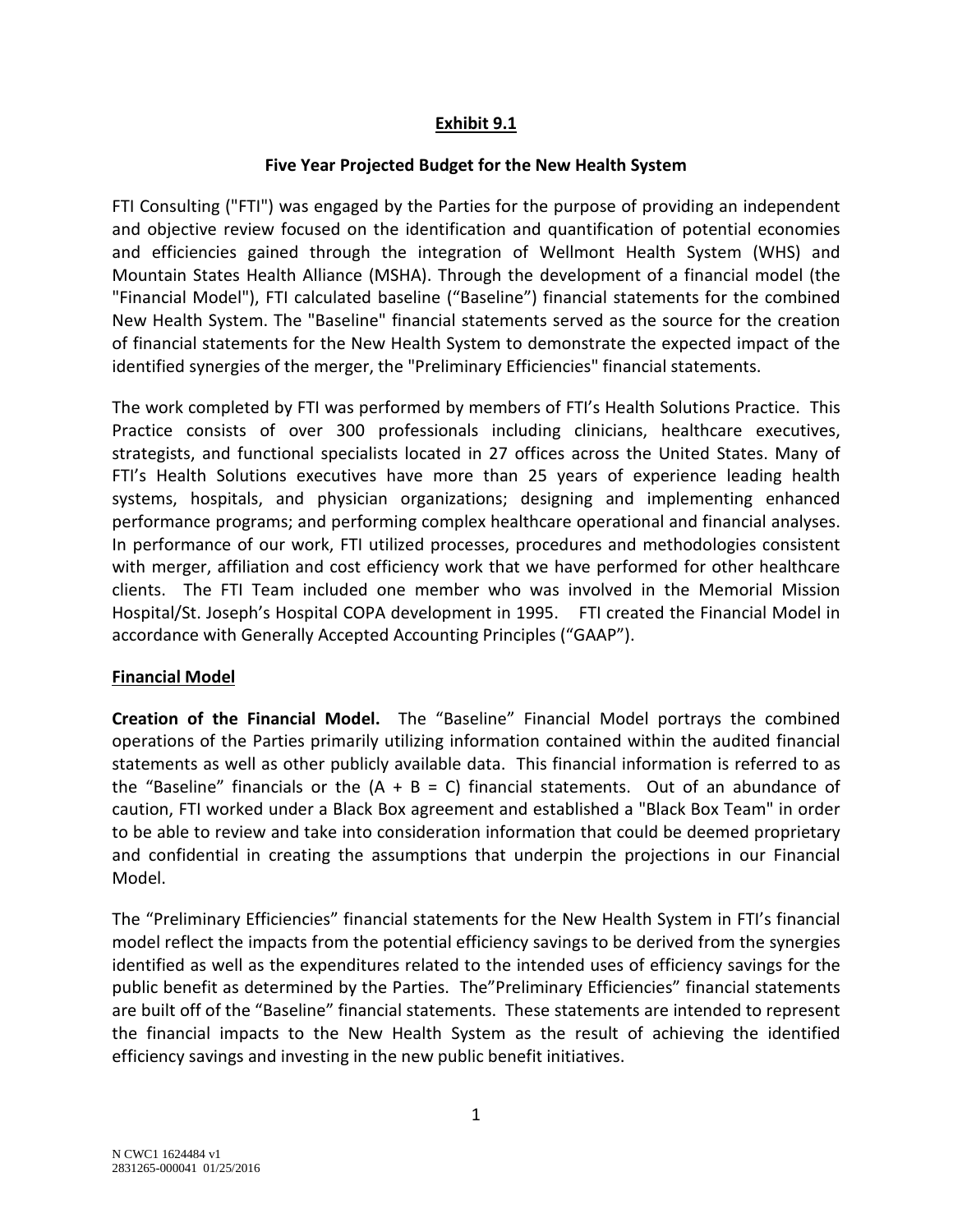In creating both the "Baseline" and "Preliminary Efficiencies" financial statements, the FTI "Clean Team" members considered, but did not directly incorporate in an identifiable way, specific financial information provided by each individual organization in their business plans, projections, or any other source of information that was deemed to be confidential or proprietary given the competitive environment in which the Parties currently operate. All assumptions related to projections in pricing, volume, costs, and other income and expenses are based on the Parties' combined historical performance, adjusted by FTI's understanding of the health care provider industry and experience in developing financial forecasting models. Certain financial line items have been consolidated, blended or otherwise adjusted to protect the confidentiality of proprietary information, where applicable.

Both the "Baseline" and "Preliminary Efficiencies" financials include an income statement, balance sheet, and a statement of cash flows. In addition to those schedules, FTI created (1) debt schedules, and (2) PP&E and Capital Expenditures schedules. These schedules calculate certain balance sheet accounts that are dependent on income statement accounts and other investing or financing activities that are not reflected on the face of the income statement.

**Timing and Phases of Efficiency Assumptions.** During discussions with the Parties' Management teams, FTI validated "phase in" periods separately for each of the efficiencies savings from "Non-Labor", "Labor" and "Clinical" work areas. No efficiency savings are projected to be implemented in whole or in part until the FYE 6/17, and timing varies based on the agreed upon ability to successfully implement each individual opportunity.

**"Baseline Model" – Income Statement.** In the points enumerated below, we delineate the key drivers and/or assumptions used in the Baseline Financial Model for the preparation of a combined New Health System Income Statement. The assumptions apply general industry expectations in accordance with historical performance, and do not include any known or anticipated changes in operations for the individual hospitals that would be deemed to be proprietary or confidential in a manner that would allow either Party's proprietary or confidential information to be calculated.

• **Revenue.** The key drivers for this account are service volume and reimbursement rates, which are built into the model as percentage changes and applied to the prior year volume and reimbursement rates. Service volume is based on adjusted patient days ("APD") and reimbursement rates utilize net patient service revenue ("NPSR") per APD as the proxy for reimbursement rates. Revenue includes the revenue related to Joint Ventures ("JVs") that are consolidated for financial reporting purposes. The net income attributable to the JVs is eliminated in the "Other non-operating items" line in the income statement. The service volume assumptions in the model account for an initial decrease in service volume related to changes in utilization based on industry trends. The later periods reflect consistent service volume based COPA commitments to maintain/expand locations and services currently available to the community. The model assumption for NPSR per APD includes an annual increase of 2.0%.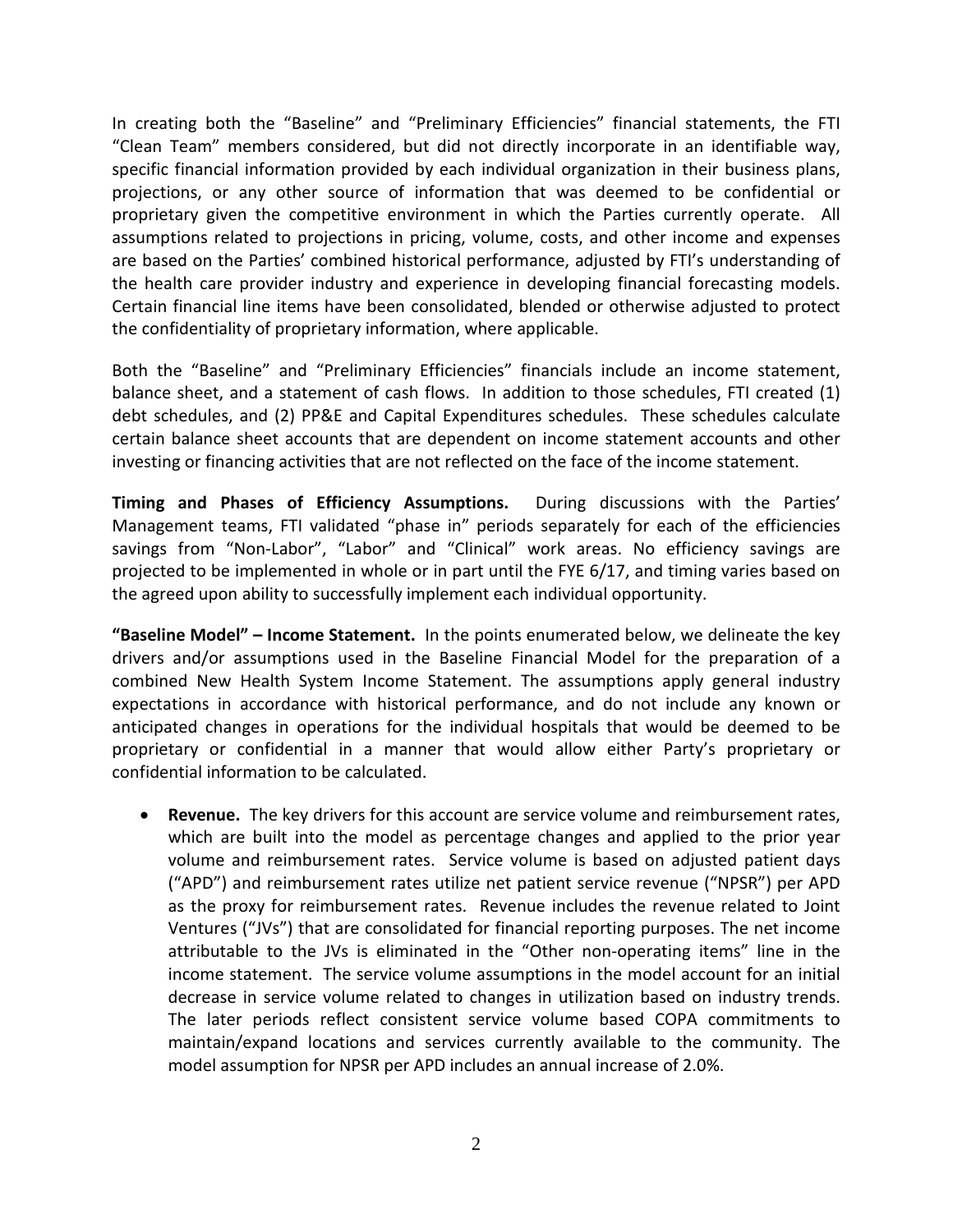- **Other Revenues.** The model assumes other revenues remain flat each year over the 5 year forecasted period.
- **Salaries, Wages, & Benefits.** The key drivers for this expense are total paid full-time equivalents ("FTEs") and average salaries, wages, & benefits (SW&B) per paid FTE. The total paid FTEs is a function of service volume, which is related to APDs; however, the assumption does not include a proportionate decline in paid FTEs and APDs. Since a portion of the staff is corporate overhead and would not necessarily increase or decrease with service volume, FTI reduced the change in FTE's by 15% of the change in volume (e.g., if patient volume decreased by 2%, then paid FTEs would only decrease by 1.7%). Additionally, there is an independent assumption that applies a percentage change to the prior period average SW&B per paid FTE to calculate the current period SW&B per paid FTE. The total salaries, wages, & benefits is the product of the current period paid FTEs and the current period average SW&B per paid FTE. The model assumption for SW&B per paid FTE is an annual increase of 3.0%.
- **Medical Supplies & Drugs.** The key drivers for these expenses are service volume and product costs. The financial model calculates the average medical supplies & drugs cost per APD from the base period. Then the model incorporates a cost increase from prior period to the current period for the average medical supplies & drugs cost per APD. The total "medical supplies & drugs" expense is the product of the current period medical supplies & drugs cost per APD and the service volume (e.g., APD). The model assumption for the percentage change is an annual increase of 2.5%.
- **Purchased Services Assumption.** The model assumption applies a percentage change to the prior period amount to calculate the current period amount. The model assumption for the percentage change is an annual increase of 3.0%.
- **Interest & Taxes.** The model uses a blended interest rate of 4.0% derived from the historical experience of the Parties. The outstanding long-term debt balance used in the model is described in the "Baseline Debt Schedule" of this document. The model does not include an input for taxes due to their immaterial nature to the Parties historically.
- **Depreciation & Amortization.** The key drivers are rate of depreciation & amortization, asset disposals, and capital expenditures. The primary assumptions that impact these expenses are capital expenditures and the useful life of property, plant, and equipment ("PP&E"). This represents a non-cash expense and is primarily a function of the PP&E on New Health System's balance sheet.
- **Maintenance & Utilities.** The model applies a percentage change to the prior period amount to calculate the current period amount. The model assumption for the percentage change is an annual increase of 3.0%.
- **Lease & Rental.** The model applies a percentage change to the prior period amount to calculate the current period amount. The model assumption for the percentage change is an annual increase of 2.5%.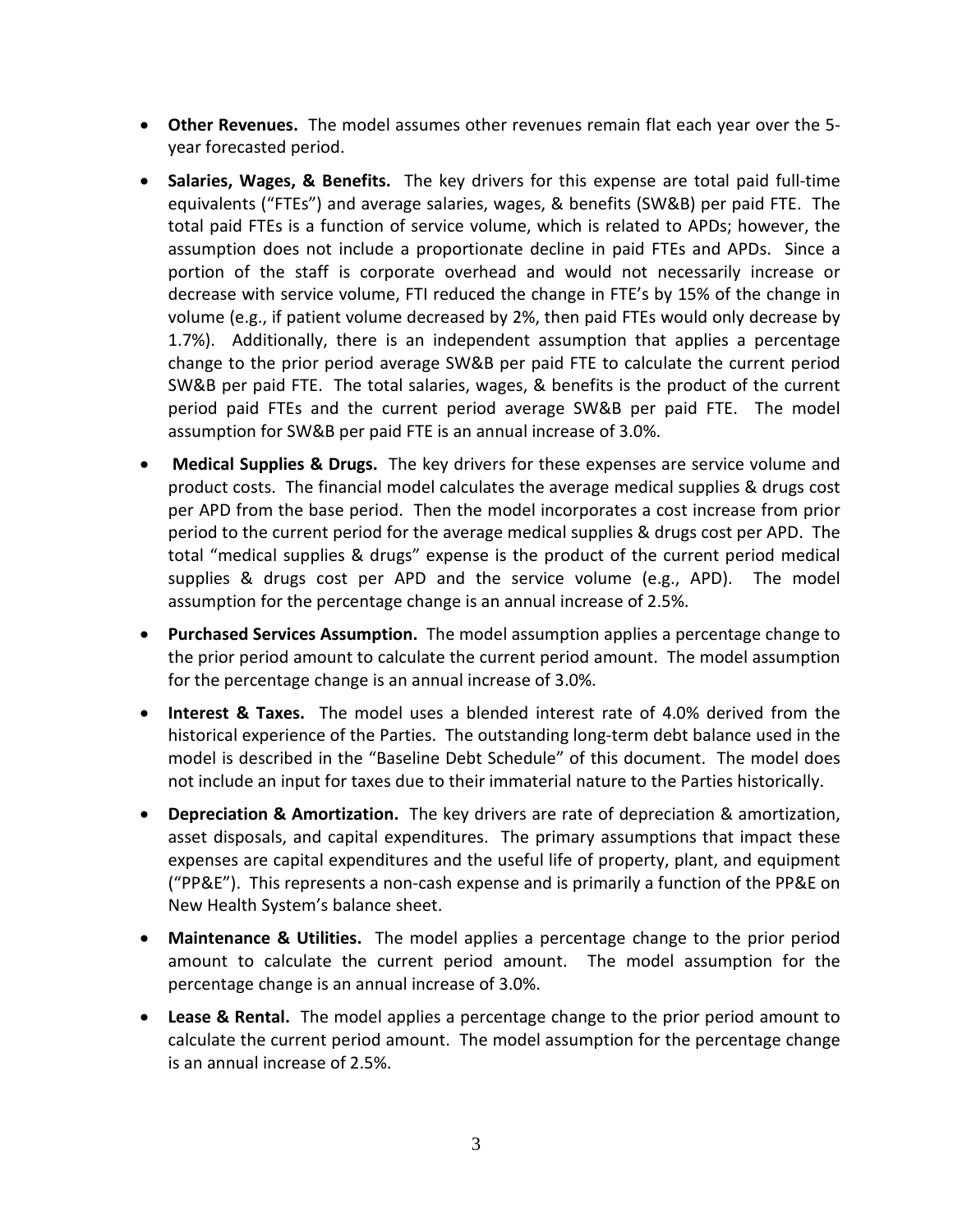- **Other Expenses.** The model applies a percentage change to the prior period amount to calculate the current period amount. The model assumption for the percentage change is an annual increase of 4.0%.
- **Investment Income.** The key drivers are the rate of return on investments and the longterm investments amount on the balance sheet. The total investment income is the product of the rate of return and the long-term investments balance. The model assumes that investment income is rolled into the long-term investment balance at the end of the fiscal year. The model assumption for the interest income is an annual increase of 2.0%.
- **Derivative Valuation Adjustments.** This expense represents an event driven scenario that would produce a non-cash expense. The user of the financial model may manually change this amount given such an event is known; however, the model, as constructed by FTI, does not contemplate such an event.
- **Loss on Refinancing.** This expense represents an event driven scenario that would produce a non-cash expense. The user of the financial model may manually change this amount given such an event is known; however, the model, as constructed by FTI, does not contemplate such an event.
- **Gain on Revaluation of Equity Method Investment.** This expense represents an event driven scenario that would produce a non-cash expense. The user of the financial model may manually change this amount given such an event is known; however, the model, as constructed by FTI, does not contemplate such an event.
- **Discontinued Operations.** This expense represents an event driven scenario that attempts to present financial statements net of the impact from discontinued segments of operations. The user of the financial model may manually change this amount given such an event is known or expected; however, the model, as constructed by FTI, does not contemplate such an event.
- **Income Attributable to Non-Controlling Interest.** MSHA owns a majority interest in three hospital facilities. The total amounts of revenues, expenses, gains, losses and net income attributed to these facilities is included in the "Income Statement" in the appropriate line item classification. The amount of income attributable to the noncontrolling interest (minority interest) is reported as "Income attributable to noncontrolling interest" in the "Other non-operating section" of the "Income Statement".

**"Baseline Model"– Balance Sheet.** In the points enumerated below, FTI delineates the key drivers and/or assumptions used in the Baseline Financial Model for a combined New Health System Balance Sheet. These assumptions apply general health care industry assumptions to the Parties' combined historical performance and do not include any known or anticipated changes in operations for the individual hospitals that would be deemed to be proprietary or confidential.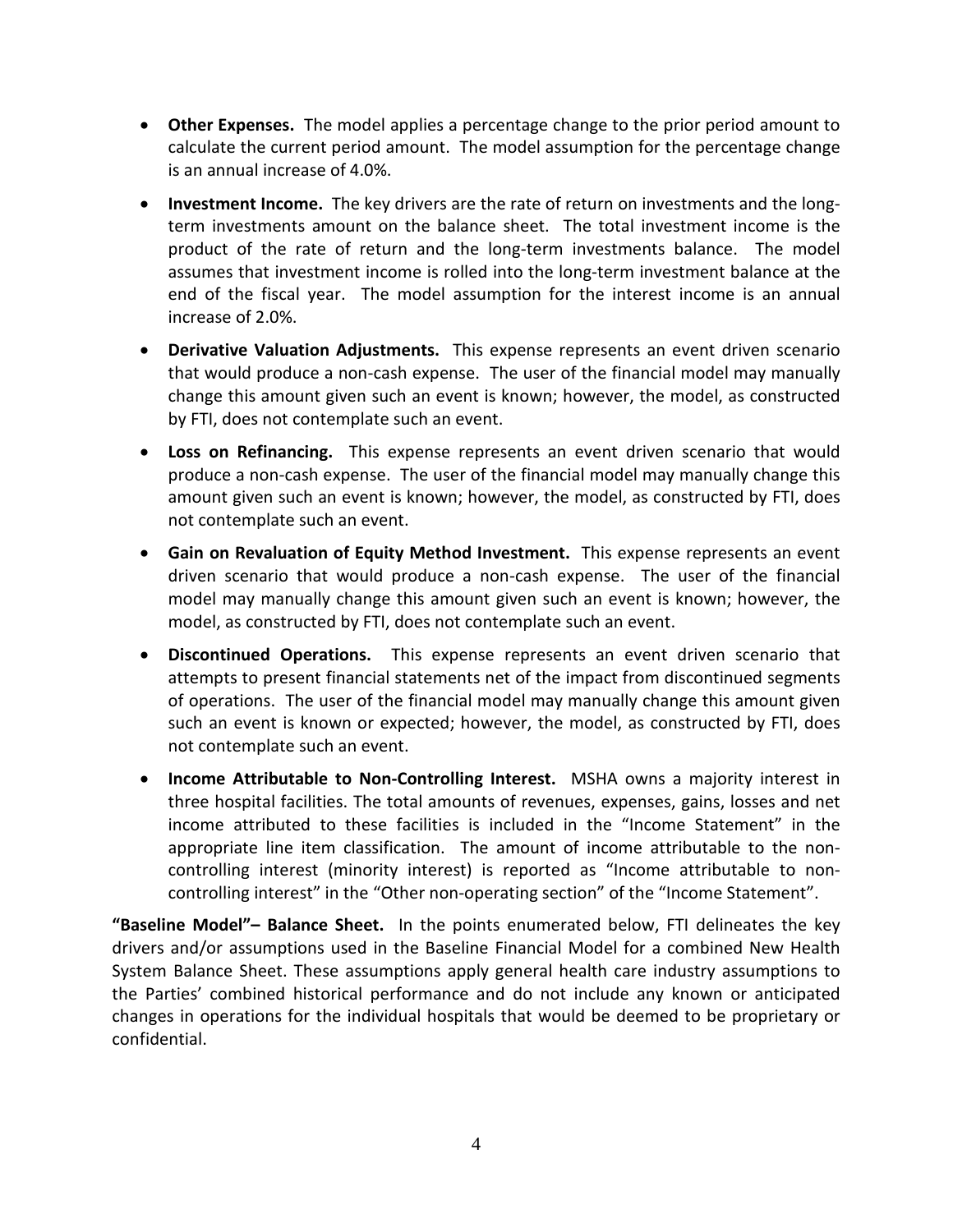- **Cash & Cash Equivalents.** The balance for this asset account is a function of operations, changes in various balance sheet, etc. The "cash & cash equivalents" is calculated on the "Baseline Cash Flow Statement".
- **Current Portion of Investments.** This asset account is subject to the duration and timing of when long-term investments reach the end of their stated investment period. Although this may vary significantly from period to period based on the New Health System's investment strategy, FTI incorporated a model assumption that the current portion of investments remains flat each year over the 5-year forecasted period.
- **Patients Accounts Receivable, Net.** This asset account is a function of NPSR from the income statement and a model assumption that estimates average payor payment terms as days sales outstanding ("DSO"). The balance is the product of the average daily NPSR for the current period and the DSO assumption. The model assumption for the DSO is 55.0 each year over the 5-year forecasted period.
- **Other Receivables, Net.** The model applies an independent percentage change assumption to the prior period amount to calculate the current period amount. The model assumption for the percentage change is an annual increase of 5.0%.
- **Inventories & Prepaid Expenses.** This asset account is a function of "medical supplies & drugs" from the income statement and a model assumption that estimates average inventory & prepaid carrying amount called days inventory outstanding ("DIO"). The balance is the product of the average daily "medical supplies & drugs" expense for the current period and the DIO assumption. The model assumption for the DIO is 65.0 each year over the 5-year forecasted period.
- **Long-Term Investments.** This asset account is dependent on the assumptions related to "Investment Income" on the income statement. The model assumption related to this account is that all "Investment Income" is reinvested. Thus, the current period balance in the model is the summation of the prior period account balance and the current period "Investment Income". The model assumption for the interest income is an annual increase of 2.0%.
- **Property, Plant, & Equipment, Net.** This asset account is dependent on depreciation & amortization, asset disposals, and capital expenditures. The primary assumptions that impact these expenses are capital expenditures and the useful life of property, plant, and equipment ("PP&E"). The asset account is calculated on a separate schedule FTI prepared that includes our assumptions related to capital expenditures, asset disposals, and depreciation of assets.
- **Goodwill.** Changes in this account balance primarily relate to events such as acquisitions or impairment of prior acquisitions. The balance of this account may be changed manually, but the model, as constructed by FTI, assumes there are no changes in the goodwill balance.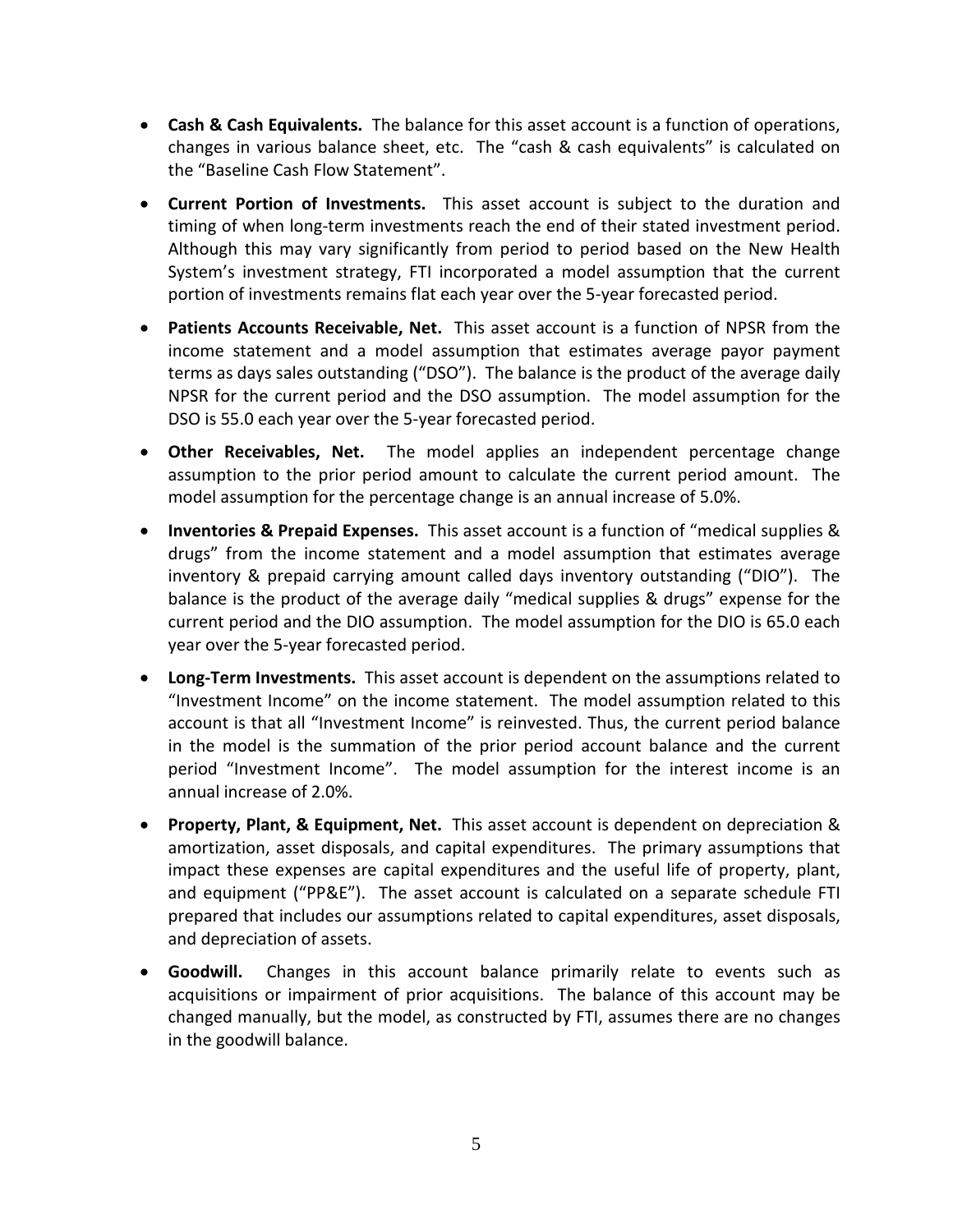- **Net Deferred Financing, Acquisition Costs & Other Charges.** The model applies an independent percentage change assumption to the prior period amount to calculate the current period amount. The model assumption for the percentage change is an annual decrease of 5.0%.
- **Other Assets.** The model applies an independent percentage change assumption to the prior period amount to calculate the current period amount. The model assumption for the percentage change is an annual increase of 3.0%.
- **Current Portion of Debt & Liabilities.** The model is built to be able to apply an independent percentage change assumption to the prior period amount to calculate the current period amount, if applicable. The model as built by FTI, however, assumes the current portion of debt and liabilities remains flat each year over the 5-year forecasted period.
- **Accounts Payable & Accrued Expenses.** This liability account is a function of certain operating expenses from the income statement and a model assumption that estimates average payment terms as days payables outstanding ("DPO"). The balance is the product of the average daily operating expense for the current period and the DPO assumption. The model assumption for the DPO is 60.0 each year over the 5-year forecasted period.
- **Estimated Third-Party Payor Settlements.** The model applies an independent percentage change assumption to the prior period amount to calculate the current period amount. The model assumption for the percentage change is an annual increase of 2.0%.
- **Long-Term Debt & Liabilities.** The liability account is a function of the principal portion of debt service payments and any new financing or additional principal payments. The balance for this liability is calculated on the "Debt Schedule", which is discussed later in this section.
- **Retention Bonus Liability.** Since this is an event driven liability and would not likely occur unless an actual merger went into effect, FTI has not included any balance in this liability account for the "Baseline Balance Sheet" in the Baseline model. However, the "Preliminary Efficiencies" balance sheet does include a \$5 million dollar liability for retention bonus liability at 6/30/17 related to the "Uses Expenses". The liability and remaining portion of the "Uses Expenses" is expected to be paid before 6/30/18.
- **Other Long-Term Liabilities.** The model applies an independent percentage change assumption to the prior period amount to calculate the current period amount. The model assumption for the percentage change is an annual increase of 2.0%.
- **Unrestricted (Net Assets).** This balance is a function of the prior period balance and the "Revenues & Gains in Excess of Expenses & Losses Attributable to the New Health System" on the income statement.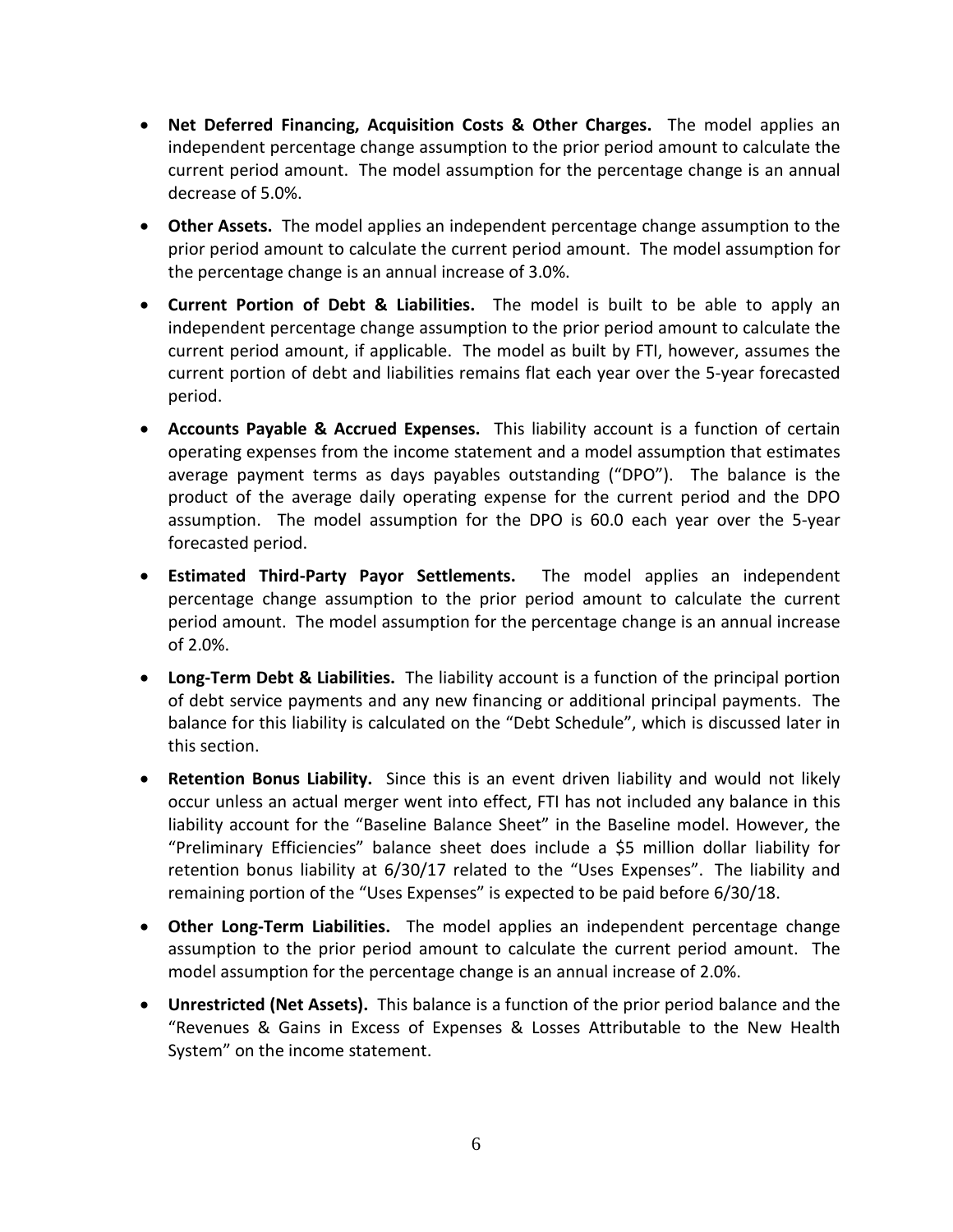- **Temporarily Restricted (Net Assets).** Since this is an event driven allocation, FTI held this balance flat for each forecasted period and allocated the change in net assets from operations to the "Unrestricted" and the "Non-Controlling Interests" accounts.
- **Permanently Restricted (Net Assets).** Since this is an event driven allocation, FTI held this balance flat for each forecasted period and allocated the change in net assets from operations to the "Unrestricted" and the "Non-Controlling Interests" accounts.
- **Non-Controlling Interests (Net Assets).** MSHA owns a majority interest in three hospital facilities. The non-controlling interest (minority interest) is the portion of equity (net assets) not attributable directly to the majority owner. The non-controlling interest is shown as "Non-controlling interest" in the net assets section of the "Balance Sheet".

**"Preliminary Efficiencies Financial Model"– Functionality & Assumptions.** The "Preliminary Efficiencies Financial Model" tabs include the assumptions and results from the "Baseline Income Statement & Balance Sheet" tabs and layers in the anticipated savings from: (1) Non-Labor Efficiencies; (2) Labor Efficiencies; and (3) Clinical Efficiencies. The estimated savings assumptions were presented to and discussed with Management from both Parties and with the Integration Council as well as the "Joint Board Task Force". Additionally, the "Preliminary Efficiencies Financial Model" includes an additional line item for "Uses expenses related to COPA, excluding D&A expenses" ("Uses Expense") which includes the estimated expenses related to combination of the hospital systems, COPA compliance costs, and costs associated with providing additional benefits and services to the community. The Uses Expenses were provided by the Integration Council. In FTI's financial model, the "Preliminary Efficiencies Financial Model" tabs reflect the same assumptions and results as the "Baseline Income Statement & Balance Sheet" tabs previously described, unless modifications to certain assumptions are made by the user, such as the examples provided below.

- **PP&E and Capital Expenditures Schedule.** The "depreciation and amortization expense" and "capital expenditures" may differ from the "Baseline Financial Model" if the user modifies the assumptions within the "PP&E and CapEx schedules" on the "Preliminary Efficiencies" tabs to reflect different decisions or scenarios than those included in the "Baseline Financial Model". Changes made directly to this schedule within the "Preliminary Efficiencies" model flow directly into the "Preliminary Efficiencies" financial statements, but not into the Baseline financial statements and vice versa, as the "Baseline" and "Preliminary Efficiencies" financial statements operate independently of one another.
- **Debt Schedule.** As is the case with the PP&E and Capital Expenditures Schedules, as described above, the interest expense for this schedule may differ from the "Baseline Income Statement" if certain assumptions within "Preliminary Efficiencies" tabs are modified, since the assumptions within the "Preliminary Efficiencies" financial statements are built and operate independently of the "Baseline" financial statements.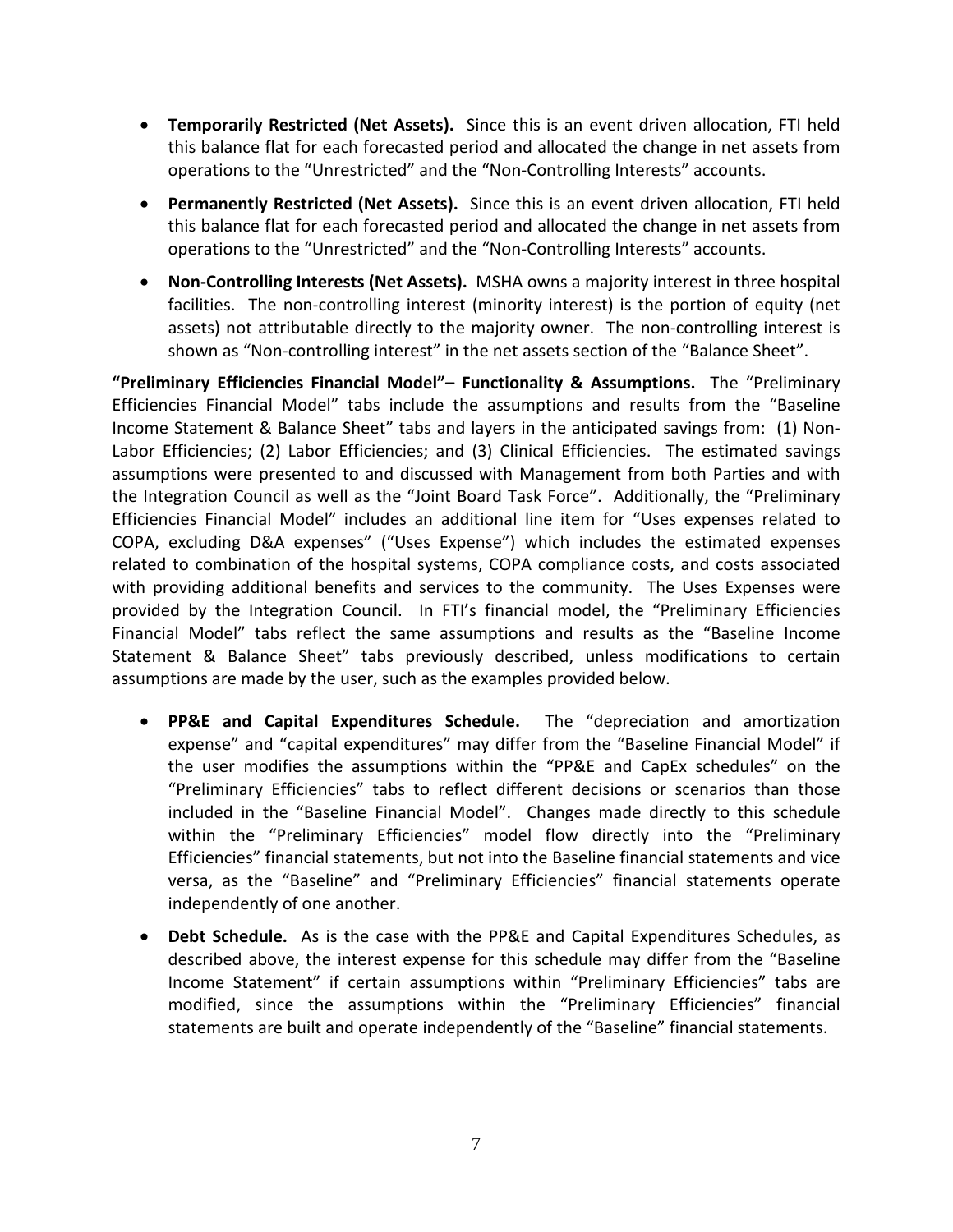## **"Baseline" Financial Model Income Statement**

| <b>Income Statement - NewCo Baseline</b>                              |                 |                           |                           |             |             |                                        |           |                 |
|-----------------------------------------------------------------------|-----------------|---------------------------|---------------------------|-------------|-------------|----------------------------------------|-----------|-----------------|
|                                                                       |                 | <b>Actuals</b>            |                           |             |             | <b>Forecasted</b>                      |           |                 |
| \$'000s                                                               | FYE 6/13        | FYE 6/14                  | FYE 6/15                  | FYE 6/16    | FYE 6/17    | <b>FYE 6/18</b>                        | FYE 6/19  | <b>FYE 6/20</b> |
| Net patient service revenue ("NPSR")                                  |                 | $$1,670,727$ $$1,671,050$ | $$1,813,472$ $$1,812,747$ |             | \$1,886,737 | $$1,924,471$ $$1,962,961$ $$2,002,220$ |           |                 |
| Other revenues:                                                       |                 |                           |                           |             |             |                                        |           |                 |
| Other revenues                                                        | 120,585         | 102,581                   | 90,756                    | 90,756      | 90,756      | 90,756                                 | 90,756    | 90,756          |
| <b>Total other revenues</b>                                           | 120,585         | 102,581                   | 90,756                    | 90,756      | 90,756      | 90,756                                 | 90,756    | 90,756          |
| Total revenue, gains, & support                                       | 1,791,312       | 1,773,631                 | 1,904,228                 | 1,903,502   | 1,977,492   | 2,015,227                              | 2,053,716 | 2,092,976       |
| <b>Expenses:</b>                                                      |                 |                           |                           |             |             |                                        |           |                 |
| Salaries, wages, & benefits                                           | 881,530         | 865,989                   | 925,061                   | 936,615     | 948,313     | 960,157                                | 972,150   | 984,292         |
| Medical supplies & drugs                                              | 325,559         | 330,375                   | 344,718                   | 346,269     | 362,169     | 371,224                                | 380,504   | 390,017         |
| Purchased services                                                    | 183,607         | 189,280                   | 196,037                   | 201,918     | 207,975     | 214,215                                | 220,641   | 227,260         |
| Interest & taxes                                                      | 63,495          | 62,742                    | 61,453                    | 60,964      | 59,338      | 57,756                                 | 56,216    | 54,717          |
| Depreciation & amortization                                           | 130,666         | 121,237                   | 127,336                   | 126,507     | 126,364     | 126,828                                | 127,872   | 129,471         |
| Maintenance & utilities                                               | 53,687          | 54,030                    | 56,561                    | 58,258      | 60,006      | 61,806                                 | 63,660    | 65,570          |
| Lease & rental                                                        | 17,892          | 15,506                    | 15,435                    | 15,821      | 16,216      | 16,622                                 | 17,037    | 17,463          |
| Other                                                                 | 107,995         | 122,584                   | 143,924                   | 149,681     | 155,668     | 161,895                                | 168,371   | 175,105         |
| <b>Total expenses &amp; losses</b>                                    | 1,764,431       | 1,761,743                 | 1,870,524                 | 1,896,033   | 1,936,050   | 1,970,502                              | 2,006,451 | 2,043,895       |
| Income from operations                                                | 26,881          | 11,888                    | 33,704                    | 7,470       | 41,442      | 44,724                                 | 47,266    | 49,080          |
| Non-operating gains:                                                  |                 |                           |                           |             |             |                                        |           |                 |
| Investment income                                                     | 60,296          | 65,452                    | 4,883                     | 23,099      | 23,561      | 24,032                                 | 24,512    | 25,003          |
| Derivative valuation adjustments                                      | 9,474           | 4,526                     | 19,093                    |             |             |                                        |           |                 |
| Loss on refinancing                                                   |                 | (5, 755)                  | (1, 389)                  |             |             |                                        |           |                 |
| Gain on revaluation of equity method investment                       |                 | 14,744                    |                           |             |             | $\sim$                                 |           |                 |
| Non-operating gains, net                                              | 69,770          | 78,967                    | 22,587                    | 23,099      | 23,561      | 24,032                                 | 24,512    | 25,003          |
| Revenues & gains in excess of expenses & losses                       | 96,651          | 90,855                    | 56,291                    | 30,568      | 65,002      | 68,756                                 | 71,778    | 74,083          |
| Other non-operating items:                                            |                 |                           |                           |             |             |                                        |           |                 |
| Discontinued operations                                               | (4, 484)        | (26, 639)                 | (2,720)                   |             |             |                                        |           |                 |
| Income attributable to non-controlling interest                       | (7, 728)        | (9,826)                   | (15,046)                  | (14, 459)   | (14.975)    | (15.031)                               | (15.077)  | (15, 111)       |
| Total other non-operating operations                                  | (12, 212)       | (36, 465)                 | (17, 765)                 | (14, 459)   | (14, 975)   | (15,031)                               | (15,077)  | (15, 111)       |
| Revenues & gains in excess of expenses & losses attributable to NewCo | \$<br>84,439 \$ | 54,390 \$                 | 38,526 \$                 | $16,110$ \$ | $50,027$ \$ | 53,725 \$                              | 56,701 \$ | 58,972          |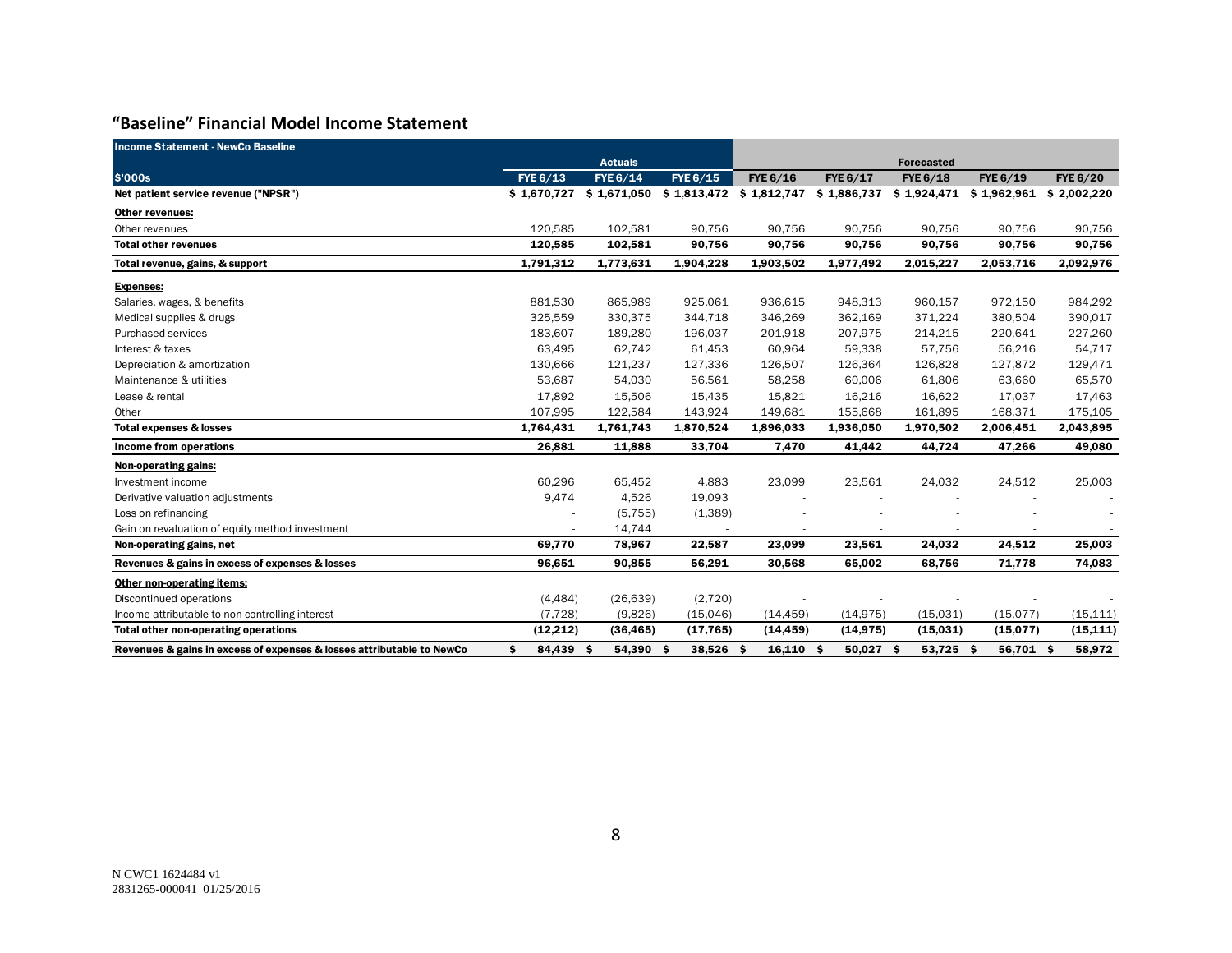### **"Baseline" Financial Model Balance Sheet**

| <b>Balance Sheet - NewCo Baseline</b>                     |               |                |                  |             |             |                   |             |             |
|-----------------------------------------------------------|---------------|----------------|------------------|-------------|-------------|-------------------|-------------|-------------|
|                                                           |               | <b>Actuals</b> |                  |             |             | <b>Forecasted</b> |             |             |
| \$'000s                                                   | 6/30/13       | 6/30/14        | 6/30/15          | 6/30/16     | 6/30/17     | 6/30/18           | 6/30/19     | 6/30/20     |
| <b>Current assets:</b>                                    |               |                |                  |             |             |                   |             |             |
| Cash & cash equivalents                                   | 130,860<br>\$ | \$<br>89,859   | \$<br>128,580 \$ | 98,369 \$   | 87,482 \$   | 80,297 \$         | 70,623 \$   | 57,914      |
| Current portion of investments                            | 25,447        | 28,262         | 22,904           | 22,904      | 22,904      | 22,904            | 22,904      | 22,904      |
| Patient accounts receivable, net                          | 271,216       | 278,583        | 274,678          | 273,154     | 284,303     | 289,989           | 295,789     | 301,704     |
| Other receivables, net                                    | 51,463        | 60,187         | 41,588           | 43,667      | 45,851      | 48,143            | 50,551      | 53,078      |
| Inventories & prepaid expenses                            | 58,383        | 59,859         | 63,930           | 61,664      | 64,496      | 66,108            | 67,761      | 69,455      |
| <b>Total current assets</b>                               | 537,370       | 516,750        | 531,680          | 499,758     | 505,035     | 507,442           | 507,628     | 505,056     |
| Other non-current assets:                                 |               |                |                  |             |             |                   |             |             |
| Long-term investments                                     | 1,037,563     | 1,124,957      | 1,154,927        | 1,178,026   | 1,201,586   | 1,225,618         | 1,250,131   | 1,275,133   |
| Property, plant, & equipment, net                         | 1,359,023     | 1,374,010      | 1,331,657        | 1,330,150   | 1,335,035   | 1,346,020         | 1,362,851   | 1,385,318   |
| Goodwill                                                  | 169,487       | 208,262        | 208,179          | 208,179     | 208,179     | 208,179           | 208,179     | 208,179     |
| Net deferred financing, acquisition costs & other charges | 33,658        | 30,067         | 28,972           | 27,523      | 26,147      | 24,840            | 23,598      | 22,418      |
| Other assets                                              | 47,091        | 48,870         | 53,567           | 55,174      | 56,830      | 58,534            | 60,290      | 62,099      |
| <b>Total other non-current assets</b>                     | 2,646,822     | 2,786,166      | 2,777,303        | 2,799,052   | 2,827,778   | 2,863,191         | 2,905,049   | 2,953,148   |
| <b>Total assets</b>                                       | 3,184,192     | 3,302,916      | 3,308,983        | 3,298,811   | 3,332,813   | 3,370,633         | 3,412,676   | 3,458,204   |
| <b>Current liabilities:</b>                               |               |                |                  |             |             |                   |             |             |
| Current portion of debt & liabilities                     | 75,323        | 73,791         | 84,731           | 84,731      | 84,731      | 84,731            | 84,731      | 84,731      |
| Accounts payable & accrued expenses                       | 242,267       | 261,554        | 270,782          | 268,682     | 275,199     | 280,683           | 286,301     | 292,056     |
| Estimated third-party payor settlements                   | 33,932        | 18,888         | 18,471           | 18,841      | 19,217      | 19,602            | 19,994      | 20,394      |
| <b>Total current liabilities</b>                          | 351,523       | 354,233        | 373,985          | 372,254     | 379,148     | 385,017           | 391,027     | 397,181     |
| <b>Non-current liabilities:</b>                           |               |                |                  |             |             |                   |             |             |
| Long-term debt & liabilities                              | 1,566,294     | 1,565,512      | 1,524,098        | 1,483,455   | 1,443,897   | 1,405,393         | 1,367,915   | 1,331,438   |
| Retention bonus liability                                 |               |                |                  |             |             |                   |             |             |
| Other long-term liabilities                               | 78,447        | 99,400         | 81,633           | 83,265      | 84,931      | 86,629            | 88,362      | 90,129      |
| <b>Total non-current liabilities</b>                      | 1,644,740     | 1,664,912      | 1,605,731        | 1,566,721   | 1,528,827   | 1,492,022         | 1,456,277   | 1,421,567   |
| <b>Total liabilities</b>                                  | 1,996,263     | 2,019,145      | 1,979,715        | 1,938,975   | 1,907,975   | 1,877,038         | 1,847,304   | 1,818,748   |
| Net assets:                                               |               |                |                  |             |             |                   |             |             |
| Unrestricted                                              | 994,348       | 1,080,586      | 1,112,232        | 1,128,342   | 1,178,369   | 1,232,094         | 1,288,796   | 1,347,767   |
| Temporarily restricted                                    | 19,703        | 20,418         | 20,508           | 20,508      | 20,508      | 20,508            | 20,508      | 20,508      |
| Permanently restricted                                    | 1,438         | 1,446          | 1,450            | 1,450       | 1,450       | 1,450             | 1,450       | 1,450       |
| Noncontrolling interests                                  | 172,439       | 181,321        | 195,078          | 209,536     | 224,511     | 239,542           | 254,619     | 269,730     |
| <b>Total net assets</b>                                   | 1,187,929     | 1,283,771      | 1,329,268        | 1,359,836   | 1,424,838   | 1,493,594         | 1,565,372   | 1,639,456   |
| <b>Total liabilities and net assets</b>                   | \$3.184.192   | \$3.302.916    | \$3,308,983      | \$3.298.811 | \$3,332,813 | \$3.370.633       | \$3.412.676 | \$3.458.204 |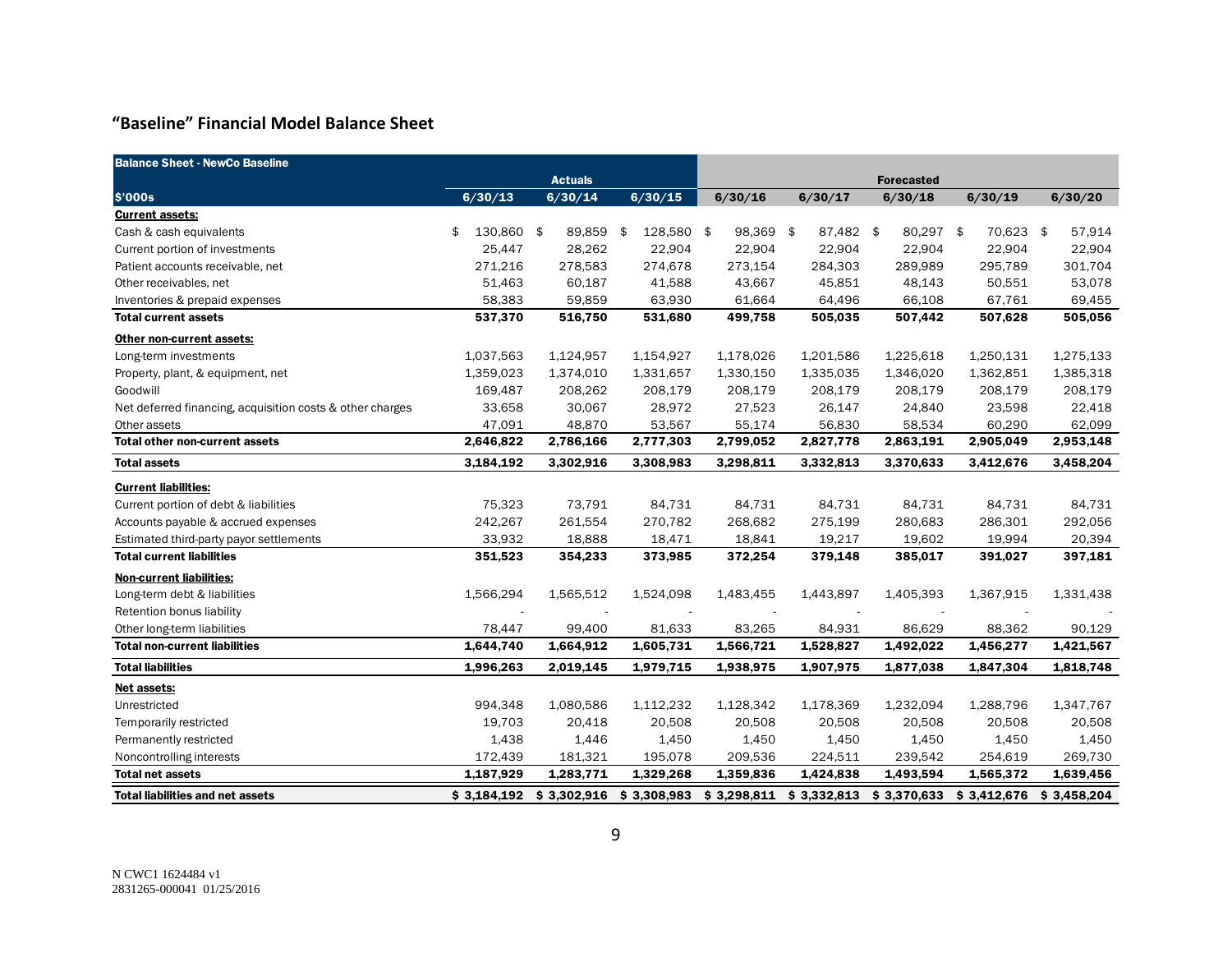## **"Baseline" Financial Model Statement of Cash Flows**

| <b>Statement of Cash Flows - NewCo Baseline</b>                                             |                   |                          |            |            |            |
|---------------------------------------------------------------------------------------------|-------------------|--------------------------|------------|------------|------------|
|                                                                                             | <b>Forecasted</b> |                          |            |            |            |
| \$'000s                                                                                     | 6/30/16           | 6/30/17                  | 6/30/18    | 6/30/19    | 6/30/20    |
| <b>Cash flows from operating activities:</b>                                                |                   |                          |            |            |            |
| Income from operations                                                                      | \$<br>7,470 \$    | 41,442 \$                | 44,724 \$  | 47,266 \$  | 49,080     |
| Adjustments to reconcile change in net assets to net cash provided by operating activities: |                   |                          |            |            |            |
| Depreciation and amortization                                                               | 126.507           | 126.364                  | 126,828    | 127,872    | 129.471    |
| Loss on extinguishment of debt                                                              |                   |                          |            |            |            |
| Change in estimated fair value of derivatives                                               |                   |                          |            |            |            |
| Equity in net income of JVs, net                                                            |                   |                          |            |            |            |
| Loss/(Gain) on disposal of assets                                                           |                   |                          |            |            |            |
| Capital Appreciation Bond accretion and other                                               |                   |                          |            |            |            |
| Restricted contributions                                                                    |                   |                          |            |            |            |
| Pension and other defined benefit plan adjustments                                          |                   |                          |            |            |            |
| Increase/(Decrease) in cash due to change in:                                               |                   |                          |            |            |            |
| Patient accounts receivable, net                                                            | 1,524             | (11, 149)                | (5,686)    | (5,800)    | (5,916)    |
| Other receivables, net                                                                      | (2,079)           | (2, 183)                 | (2, 293)   | (2,407)    | (2,528)    |
| Inventories & prepaid expenses                                                              | 2,266             | (2,832)                  | (1,612)    | (1,653)    | (1,694)    |
| Net deferred financing, acquisition costs & other charges                                   | 1,449             | 1,376                    | 1,307      | 1,242      | 1,180      |
| Other assets                                                                                | (1,607)           | (1,655)                  | (1,705)    | (1,756)    | (1,809)    |
| Current portion of debt & liabilities                                                       |                   | $\overline{\phantom{a}}$ |            |            |            |
| Accounts payable & accrued expenses                                                         | (2,100)           | 6,517                    | 5,485      | 5,618      | 5,755      |
| Estimated third-party payor settlements                                                     | 369               | 377                      | 384        | 392        | 400        |
| Other long-term liabilities                                                                 | 1,633             | 1,665                    | 1,699      | 1,733      | 1,767      |
| <b>Total adjustments</b>                                                                    | 127,962           | 118,480                  | 124,407    | 125,241    | 126,627    |
| Net cash provided by operating activities                                                   | 135,432           | 159,922                  | 169,132    | 172,506    | 175,707    |
| <b>Cash flows from investing activities:</b>                                                |                   |                          |            |            |            |
| Purchases of property, plant, and equipment                                                 | (125,000)         | (131,250)                | (137, 813) | (144, 703) | (151,938)  |
| Acquisitions, net of cash acquired                                                          |                   |                          |            |            |            |
| Non-operating gains, net                                                                    | 23,099            | 23,561                   | 24,032     | 24,512     | 25,003     |
| Purchases of held-to-maturity securities                                                    | (23,099)          | (23, 561)                | (24, 032)  | (24, 512)  | (25,003)   |
| Net distribution from JV's and unconsolidated affiliates                                    |                   |                          |            |            |            |
| Proceeds from sale of plant, property, and equipment                                        |                   |                          |            |            |            |
| Net cash used in investing activities                                                       | (125,000)         | (131, 250)               | (137, 813) | (144, 703) | (151, 938) |
| <b>Cash flows from financing activities:</b>                                                |                   |                          |            |            |            |
| Payments on LT debt and liabilities (net of interest)                                       | (40, 643)         | (39, 559)                | (38, 504)  | (37, 477)  | (36, 478)  |
| Payment of acquisition and financing costs                                                  |                   |                          |            |            |            |
| Proceeds from issuance of LT debt & other financings                                        |                   |                          |            |            |            |
| Net amounts received on interest rate swaps                                                 |                   |                          |            |            |            |
| Restricted contributions received                                                           |                   |                          |            |            |            |
| Net cash used by financing activities                                                       | (40, 643)         | (39, 559)                | (38,504)   | (37, 477)  | (36, 478)  |
| Net increase/(decrease) in cash and cash equivalents                                        | (30,211)          | (10, 887)                | (7, 185)   | (9,674)    | (12, 709)  |
| Cash and cash equivalents at beginning of year                                              | 128,580           | 98,369                   | 87,482     | 80,297     | 70,623     |
| Cash and cash equivalents at end of year                                                    | \$<br>98,369 \$   | 87,482 \$                | 80,297 \$  | 70,623 \$  | 57,914     |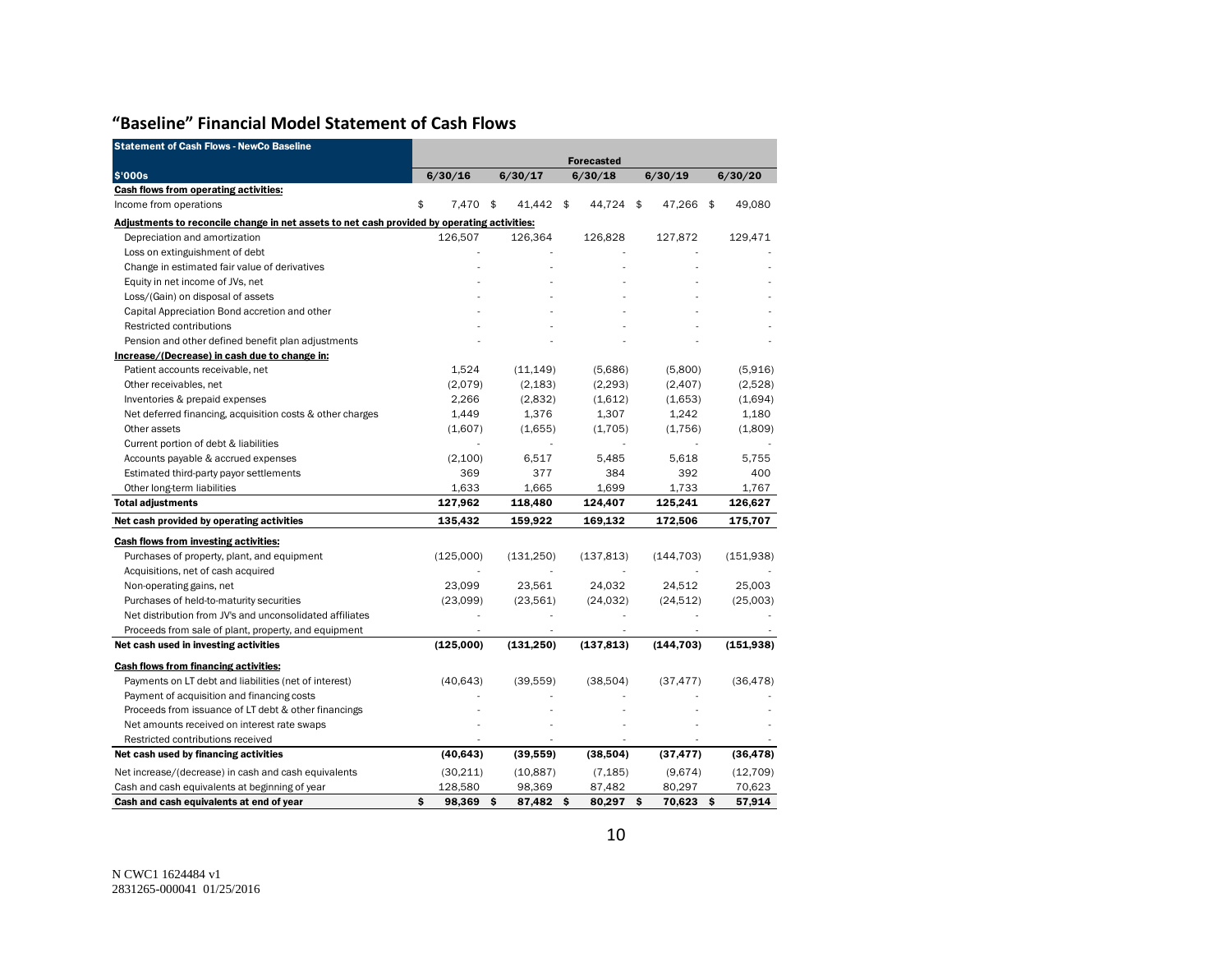# **New Health System "Preliminary Efficiencies" Financial Model Income Statement**

| <b>Income Statement - NewCo with Preliminary Efficiency Estimates</b>  |                  |                                                     |                  |           |             |                   |                           |                 |
|------------------------------------------------------------------------|------------------|-----------------------------------------------------|------------------|-----------|-------------|-------------------|---------------------------|-----------------|
|                                                                        |                  | <b>Actuals</b>                                      |                  |           |             | <b>Forecasted</b> |                           |                 |
| \$'000s                                                                | FYE 6/13         | FYE 6/14                                            | <b>FYE 6/15</b>  | FYE 6/16  | FYE 6/17    | <b>FYE 6/18</b>   | FYE 6/19                  | <b>FYE 6/20</b> |
| Net patient service revenue ("NPSR")                                   |                  | $$1,670,727$ $$1,671,050$ $$1,813,472$ $$1,812,747$ |                  |           | \$1,886,737 |                   | $$1,924,471$ $$1,962,961$ | \$2,002,220     |
| Other revenues:                                                        |                  |                                                     |                  |           |             |                   |                           |                 |
| Other revenues                                                         | 120,585          | 102,581                                             | 90,756           | 90,756    | 90,756      | 90,756            | 90,756                    | 90,756          |
| <b>Total other revenues</b>                                            | 120,585          | 102,581                                             | 90,756           | 90,756    | 90,756      | 90,756            | 90,756                    | 90,756          |
| Total revenue, gains, & support                                        | 1,791,312        | 1,773,631                                           | 1,904,228        | 1,903,502 | 1,977,492   | 2,015,227         | 2,053,716                 | 2,092,976       |
| <b>Expenses:</b>                                                       |                  |                                                     |                  |           |             |                   |                           |                 |
| Salaries, wages, & benefits                                            | 881,530          | 865,989                                             | 925,061          | 936,615   | 943,313     | 946,284           | 933,869                   | 944,905         |
| Medical supplies & drugs                                               | 325,559          | 330,375                                             | 344,718          | 324,637   | 337,871     | 340,077           | 341,319                   | 344,036         |
| Purchased services                                                     | 183,607          | 189,280                                             | 196,037          | 196,267   | 201,785     | 205,843           | 209,137                   | 213,911         |
| Interest & taxes                                                       | 63,495           | 62,742                                              | 61,453           | 60,964    | 59,338      | 57,756            | 56,216                    | 54,717          |
| Depreciation & amortization                                            | 130,666          | 121,237                                             | 127,336          | 126,507   | 130,650     | 142,843           | 157,111                   | 165,204         |
| Maintenance & utilities                                                | 53,687           | 54,030                                              | 56,561           | 57,256    | 58,898      | 60,211            | 61,277                    | 62,824          |
| Lease & rental                                                         | 17,892           | 15,506                                              | 15,435           | 15,821    | 16,216      | 16,551            | 16,795                    | 17,200          |
| Other                                                                  | 107,995          | 122,584                                             | 143,924          | 136,822   | 141,334     | 143,709           | 146,050                   | 148,728         |
| <b>Total expenses &amp; losses</b>                                     | 1,764,431        | 1,761,743                                           | 1,870,524        | 1,854,888 | 1,889,406   | 1,913,272         | 1,921,774                 | 1,951,524       |
| Income from operations                                                 | 26,881           | 11,888                                              | 33,704           | 48,614    | 88,086      | 101,955           | 131,943                   | 141,451         |
| Non-operating gains:                                                   |                  |                                                     |                  |           |             |                   |                           |                 |
| Investment income                                                      | 60,296           | 65,452                                              | 4,883            | 23,099    | 23,561      | 24,032            | 24,512                    | 25,003          |
| Derivative valuation adjustments                                       | 9,474            | 4,526                                               | 19,093           |           |             |                   |                           |                 |
| Loss on refinancing                                                    |                  | (5, 755)                                            | (1,389)          |           |             |                   |                           |                 |
| Gain on revaluation of equity method investment                        |                  | 14,744                                              |                  |           |             |                   |                           |                 |
| Non-operating gains, net                                               | 69,770           | 78,967                                              | 22,587           | 23,099    | 23,561      | 24,032            | 24,512                    | 25,003          |
| Revenues & gains in excess of expenses & losses                        | 96,651           | 90,855                                              | 56,291           | 71,713    | 111,647     | 125,986           | 156,455                   | 166,454         |
| <b>Other non-operating items:</b>                                      |                  |                                                     |                  |           |             |                   |                           |                 |
| Discontinued operations                                                | (4, 484)         | (26, 639)                                           | (2,720)          |           |             |                   |                           |                 |
| Income attributable to non-controlling interest                        | (7.728)          | (9,826)                                             | (15,046)         | (14, 459) | (14, 975)   | (15,031)          | (15,077)                  | (15, 111)       |
| Total other non-operating operations                                   | (12, 212)        | (36, 465)                                           | (17, 765)        | (14, 459) | (14, 975)   | (15,031)          | (15,077)                  | (15, 111)       |
| Revenues & gains in excess of expenses & losses attributable to NewCo. | 84,439 \$<br>\$. | 54,390 \$                                           | 38,526 \$        | 57,254 \$ | 96,672 \$   | $110,955$ \$      | 141,378 \$                | 151,343         |
| Uses expense related to COPA, excluding D&A expense                    |                  |                                                     |                  |           | (10, 750)   | (27, 250)         | (43,500)                  | (49,000)        |
| Net income, including COPA uses attributable to NewCo.                 | \$<br>84,439 \$  | 54,390                                              | \$.<br>38,526 \$ | 57,254 \$ | 85,922 \$   | 83,705 \$         | 97,878 \$                 | 102,343         |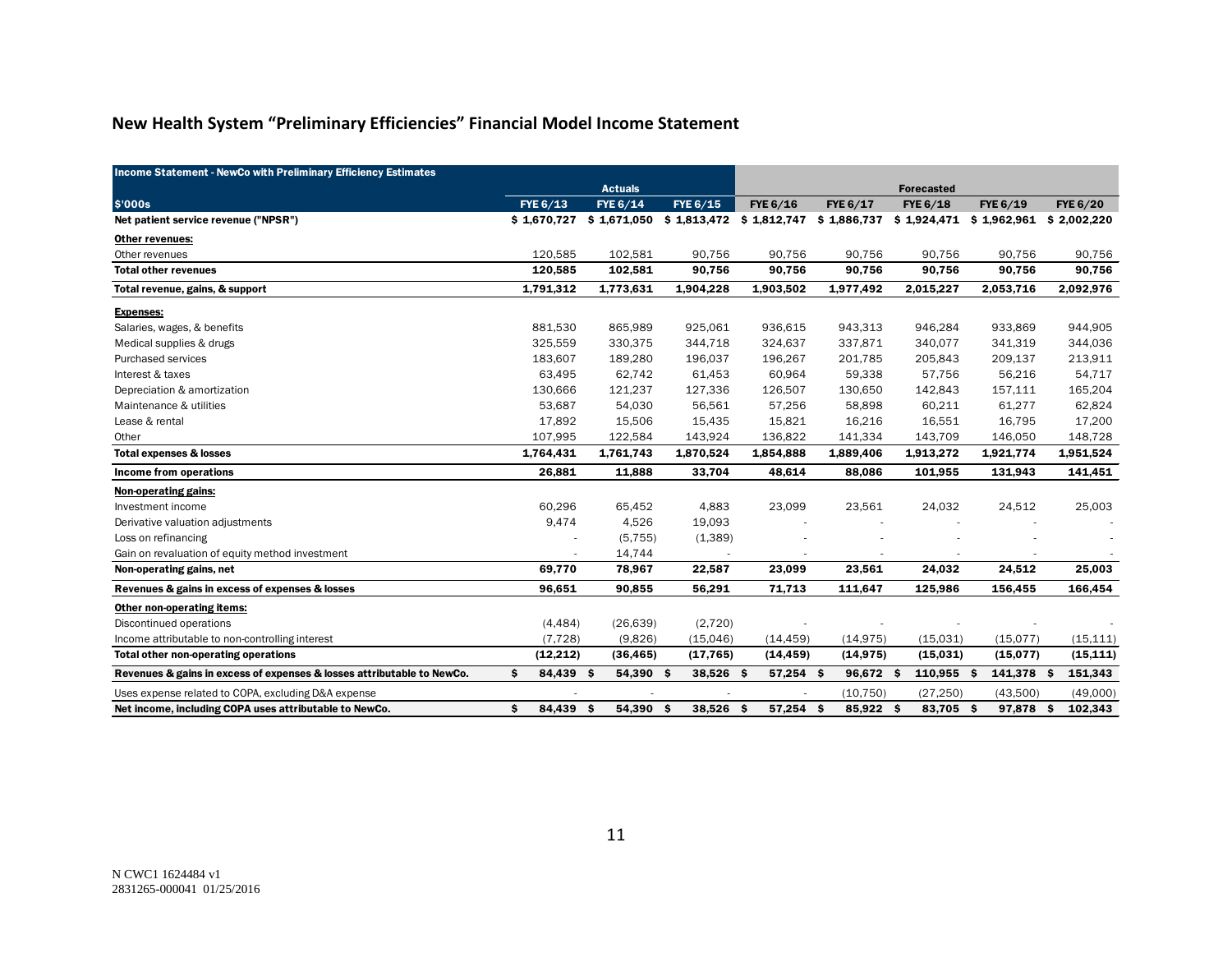# **New Health System "Preliminary Efficiencies" Financial Model Balance Sheet**

| <b>Balance Sheet - NewCo with Preliminary Efficiency Estimates</b> |                  |             |               |                 |                   |             |             |             |
|--------------------------------------------------------------------|------------------|-------------|---------------|-----------------|-------------------|-------------|-------------|-------------|
|                                                                    | <b>Actuals</b>   |             |               |                 |                   |             |             |             |
| \$'000s                                                            | 6/30/13          | 6/30/14     | 6/30/15       | 6/30/16         | 6/30/17           | 6/30/18     | 6/30/19     | 6/30/20     |
| <b>Current assets:</b>                                             |                  |             |               |                 |                   |             |             |             |
| Cash & cash equivalents                                            | 130,860 \$<br>\$ | 89,859      | 128,580<br>\$ | 128,907<br>- \$ | 118,700 \$<br>-\$ | 73,698 \$   | 60,795 \$   | 88,289      |
| Current portion of investments                                     | 25,447           | 28,262      | 22,904        | 22,904          | 22,904            | 22,904      | 22,904      | 22,904      |
| Patient accounts receivable, net                                   | 271,216          | 278,583     | 274,678       | 273,154         | 284,303           | 289,989     | 295,789     | 301,704     |
| Other receivables, net                                             | 51,463           | 60,187      | 41,588        | 43,667          | 45,851            | 48,143      | 50,551      | 53,078      |
| Inventories & prepaid expenses                                     | 58,383           | 59,859      | 63,930        | 57,812          | 60,169            | 60,562      | 60,783      | 61,267      |
| <b>Total current assets</b>                                        | 537,370          | 516,750     | 531,680       | 526,444         | 531,926           | 495,296     | 490,821     | 527,242     |
| Other non-current assets:                                          |                  |             |               |                 |                   |             |             |             |
| Long-term investments                                              | 1,037,563        | 1,124,957   | 1,154,927     | 1,178,026       | 1,201,586         | 1,225,618   | 1,250,131   | 1,275,133   |
| Property, plant, & equipment, net                                  | 1,359,023        | 1,374,010   | 1,331,657     | 1,330,150       | 1,360,750         | 1,420,720   | 1,468,311   | 1,480,046   |
| Goodwill                                                           | 169,487          | 208,262     | 208,179       | 208,179         | 208,179           | 208,179     | 208,179     | 208,179     |
| Net deferred financing, acquisition costs & other charges          | 33,658           | 30,067      | 28,972        | 27,523          | 26,147            | 24,840      | 23,598      | 22,418      |
| Other assets                                                       | 47,091           | 48,870      | 53,567        | 55,174          | 56,830            | 58,534      | 60,290      | 62,099      |
| <b>Total other non-current assets</b>                              | 2,646,822        | 2,786,166   | 2,777,303     | 2,799,052       | 2,853,492         | 2,937,891   | 3,010,509   | 3,047,875   |
| <b>Total assets</b>                                                | 3,184,192        | 3,302,916   | 3,308,983     | 3,325,497       | 3,385,418         | 3,433,187   | 3,501,330   | 3,575,117   |
| <b>Current liabilities:</b>                                        |                  |             |               |                 |                   |             |             |             |
| Current portion of debt & liabilities                              | 75,323           | 73,791      | 84,731        | 84,731          | 84,731            | 84,731      | 84,731      | 84,731      |
| Accounts payable & accrued expenses                                | 242,267          | 261,554     | 270,782       | 268,682         | 275,199           | 280,683     | 286,301     | 292,056     |
| Estimated third-party payor settlements                            | 33,932           | 18,888      | 18,471        | 18,841          | 19,217            | 19,602      | 19,994      | 20,394      |
| <b>Total current liabilities</b>                                   | 351,523          | 354,233     | 373,985       | 372,254         | 379,148           | 385,017     | 391,027     | 397,181     |
| <b>Non-current liabilities:</b>                                    |                  |             |               |                 |                   |             |             |             |
| Long-term debt & liabilities                                       | 1,566,294        | 1,565,512   | 1,524,098     | 1,483,455       | 1,443,897         | 1,405,393   | 1,367,915   | 1,331,438   |
| Retention bonus liability                                          |                  |             |               |                 | 5,000             |             |             |             |
| Other long-term liabilities                                        | 78,447           | 99,400      | 81,633        | 83,265          | 84,931            | 86,629      | 88,362      | 90,129      |
| <b>Total non-current liabilities</b>                               | 1,644,740        | 1,664,912   | 1,605,731     | 1,566,721       | 1,533,827         | 1,492,022   | 1,456,277   | 1,421,567   |
| <b>Total liabilities</b>                                           | 1,996,263        | 2,019,145   | 1,979,715     | 1,938,975       | 1,912,975         | 1,877,038   | 1,847,304   | 1,818,748   |
| Net assets:                                                        |                  |             |               |                 |                   |             |             |             |
| Unrestricted                                                       | 994,348          | 1,080,586   | 1,112,232     | 1,155,028       | 1,225,975         | 1,294,648   | 1,377,450   | 1,464,681   |
| Temporarily restricted                                             | 19,703           | 20,418      | 20,508        | 20,508          | 20,508            | 20,508      | 20,508      | 20,508      |
| Permanently restricted                                             | 1,438            | 1,446       | 1,450         | 1,450           | 1,450             | 1,450       | 1,450       | 1,450       |
| Noncontrolling interests                                           | 172,439          | 181,321     | 195,078       | 209,536         | 224,511           | 239,542     | 254,619     | 269,730     |
| <b>Total net assets</b>                                            | 1,187,929        | 1,283,771   | 1,329,268     | 1,386,522       | 1,472,443         | 1,556,148   | 1,654,027   | 1,756,369   |
| <b>Total liabilities and net assets</b>                            | \$3.184.192      | \$3,302.916 | \$3,308,983   | \$3,325,497     | \$3,385,418       | \$3.433.187 | \$3,501,330 | \$3,575,117 |